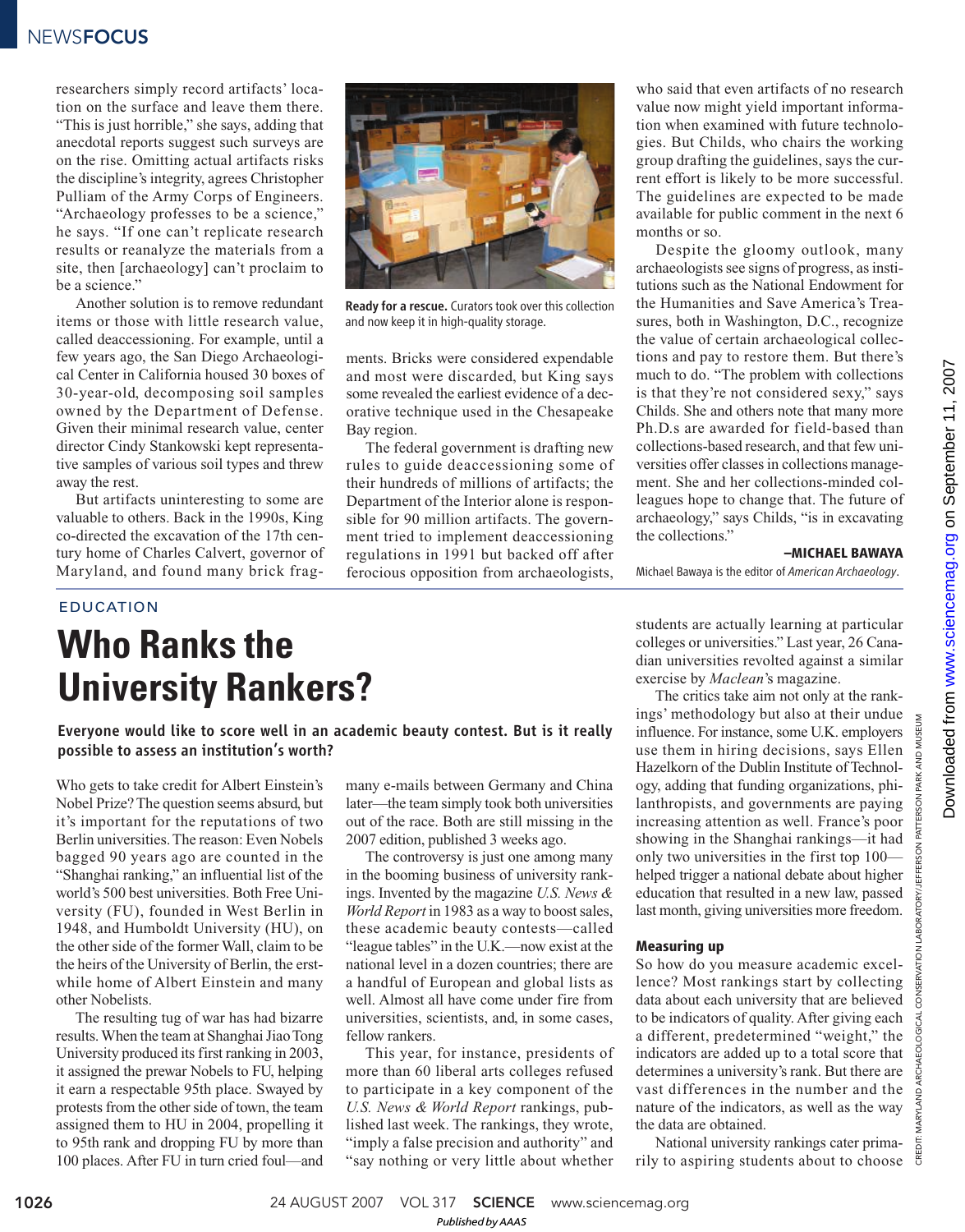where to study, which is why they focus on education. In the *U.S. News & World Report* ranking of "national universities," for instance (there are separate lists for many other types of institutions and programs), student retention rates count for 20%, the average amount spent on each student for 10%, and alumni donations, believed to reflect student satisfaction, for 5% (see graph). *The University Guide* published by the *Guardian* newspaper in the U.K. has a formula with some of the same indicators, but also a 17% weight on graduates'job prospects.

Most international rankings, meanwhile, put a heavy emphasis on research output. That's in part because they are aimed more at policymakers but also because education systems and cultural contexts are so vastly different from country to country that solid and meaningful data are hard to come by. Average spending per student, for instance, doesn't tell you much if you compare China with Germany. Nonetheless, the *Times Higher Education Supplement* (*THES*) tries to capture education with a few very simple indicators that it believes to be universally valid: the staff/student ratio and the percentages of students and staff from overseas, regarded as a measure of a school's international cachet.

Ranking education poses another problem: Many rankings rely on universities themselves to provide key data, "which is always a deal with the devil," says Alex Usher of the Educational Policy Institute Canada in Toronto, who studies rankings. There are documented cases of universities cheating in the *U.S. News* rankings, for instance, and although *U.S. News* crosschecks the data with other sources, there are always ways to manipulate them. For example, colleges are known to encourage applications just so they can reject more students, thus boosting their score on the "student selectivity" indicator.

Even more controversial are peer-review surveys, in which academic experts judge institutions. *THES*, for instance, assigns a whopping 40% to the opinions of more than 3700 academics from around the globe, whereas the judgment of recruiters at international companies is worth another 10%. But when researchers from the Centre for Science and Technology Studies (CWTS) at Leiden University in the Netherlands compared the reviewers' judgments with their own analysis—based on counting citations, an accepted measure of scientific impact—they found no correlation whatsoever. "The result is sufficient to seriously doubt the value of the *THES* ranking study," CWTS Director Anthony van Raan wrote in a 2005 paper.

SOURCES: U.S. NEWS & WORLD REPORT, TIMES HIGHER EDUCATION SUPPLEMENT, SHANGHAI JIAO TONG UNIVERSITY, CWTS

EDUCATION

**HGHER**  $MES$ 

REPORT,

WORLD NEWS &

SOURCES:

**CWTS** 

G UNIVERSITY

š Q

SHANGHAI

SUPPLEMENT

The discrepancy might explain why—to the delight of Australian academics and newspapers—six universities from Australia ended up in the *THES* top 50 in 2004, wrote Van Raan, who suspected "strong geographical biases" in the review. Martin Ince, a contributing editor who manages the *THES* ranking, says that the survey has gotten better since 2004 and has a good geographical balance. He believes Australia's strong showing may have been the result of aggressive marketing of its universities in Asia. But he concedes that reputation surveys may favor "big and old universities."

Peer review is also a major bone of contention in the *U.S. News* ranking. "We get a list of several hundred institutions, and we're simply asked to rank them on a scale of 1 to 5. That's preposterous," says Patricia McGuire, president of Trinity University in Washington, D.C., and one of those who boycotted the reputation survey this year. The ranking can't value what her school excels at, she says: providing a degree to mostly minority women from low-income backgrounds.

*U.S. News* editor Brian Kelly dismisses the boycott's significance. The ranking has always had its detractors, he says, but more than half of university officials still fill out the questionnaire. And the magazine could always find other people to review schools.

### **Shanghai surprise**

The Shanghai ranking avoids all of these problems by eschewing university-provided data and expert reviews. Instead, it uses only publicly available data, such as the number of publications in *Nature* and *Science*, the number of Nobel Prizes and Fields Medals won by alumni and staff, and the number of highly cited researchers. The result is a list based almost exclusively on research. Nian Cai Liu,



www.sciencemag.org **SCIENCE** VOL 317 24 AUGUST 2007 1027 *Published byAAAS*